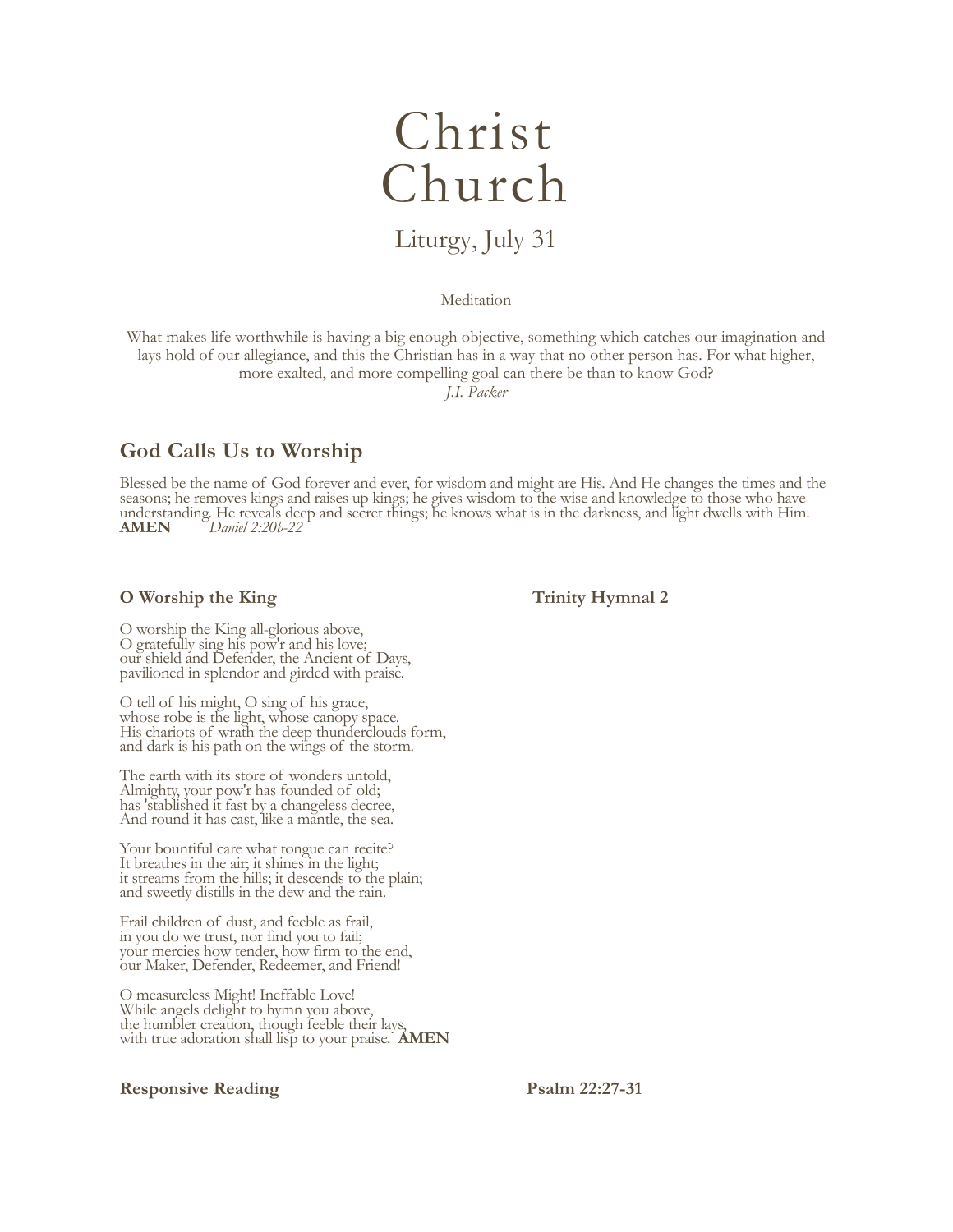| Leader:                                                                                                            | All the ends of the world shall remember and turn to the Lord,<br>and all the families of the nations shall worship before You. |
|--------------------------------------------------------------------------------------------------------------------|---------------------------------------------------------------------------------------------------------------------------------|
| Congregation:                                                                                                      | For the kingdom is the Lord's, and He rules over the nations.                                                                   |
| Leader:                                                                                                            | All the prosperous of the earth shall eat and worship;                                                                          |
| All those who go down to the dust shall bow before Him,<br>Congregation:<br>even he who cannot keep himself alive. |                                                                                                                                 |
| Leader:                                                                                                            | A posterity shall serve Him.                                                                                                    |

It will be recounted of the Lord to the next generation,

**Congregation: They will come and declare His righteousness to a people who will be born, that He has done this. AMEN**

#### **Psalm 22I Book of Psalms for Singing**

All ends of earth, remembr'ing Him, Shall turn themselves unto the LORD. The kindreds of the nations then To Him their homage shall accord. Because the LORD the kingdom owns And rules above all earthly thrones.

The rich and mighty of the earth Shall eat and low before Him bend, And in His presence all shall bow Who helpless to the dust descend, The wretched who, although they strive, Yet cannot keep their souls alive.

A seed shall rise to serve His will, And to the age it shall be told About our Lord; then they shall come And shall His righteousness unfold Unto a people yet unknown, That this was done by Him alone. **AMEN**

## **Confession of Sin**

Blessed is he whose transgression is forgiven, whose sin is covered. Blessed is the man to whom the Lord does not impute iniquity, and in whose spirit there is no deceit. When I kept silent, my bones grew old through my groaning all the day long. For day and night Your hand was heavy upon me; my vitality was turned into the drought of summer. **AMEN** drought of summer. **AMEN** 

#### **Silent Confession followed by Corporate Confession**

Leader: Let us confess our sins to Almighty God.

**Congregation: Lord, we confess that there is no one righteous, no, not one. No one understands, no one seeks for God.**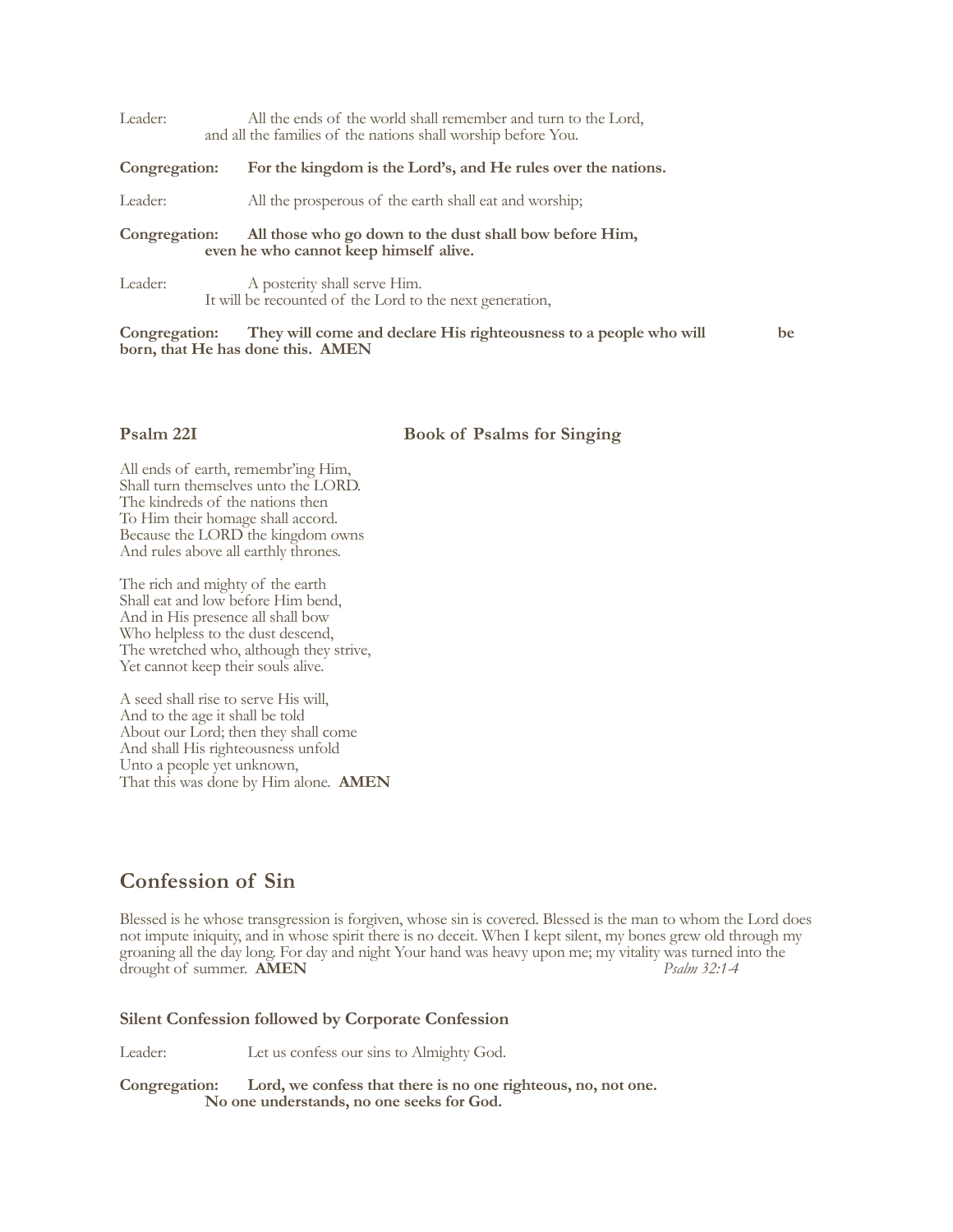**We all have turned aside; together we have become worthless; no one does good, not even one. So to You, O Lord, do we lift up our souls. O Lord God, in You do we trust. Make us to know Your ways, O Lord; teach us Your paths. Lead us in Your truth, and teach us, for You are the God of our salvation; for You we do wait all the day long. Remember Your mercy, O Lord, and Your steadfast love. Remember not our sins and transgressions; according to Your steadfast love, remember us, for the sake of Your goodness, O Lord! AMEN**

#### **Assurance of Pardon**

I acknowledged my sin to You, and my iniquity I have not hidden. I said, "I will confess my transgressions to the Lord," and You forgave the iniquity of my sin. **AMEN** Lord," and You forgave the iniquity of my sin. **AMEN** 

Leader: Our sins are forgiven!

**Congregation: Thanks be to God!**

#### It Is Well With My Soul Trinity Hymnal 691

1 When peace, like a river, attendeth my way, when sorrows like sea billows roll; whatever my lot, thou hast taught me to say, "It is well, it is well with my soul."

Refrain It is well with my soul; it is well, it is well with my soul.

2 Though Satan should buffet, though trials should come, let this blest assurance control, that Christ has regarded my helpless estate, and has shed his own blood for my soul. Refrain

3 My sin - O the bliss of this glorious thought! - my sin, not in part, but the whole, is nailed to the cross and I bear it no more; praise the Lord, praise the Lord, O my soul! Refrain

4 O Lord, haste the day when the faith shall be sight, the clouds be rolled back as a scroll, the trump shall resound and the Lord shall descend; "Even so" - it is well with my soul. Refrain AMEN

### **Confession of Faith Selections from the Westminster Creed**

**Congregation: I believe God is a Spirit, infinite, eternal, and unchangeable, in His being, wisdom, power, holiness, justice, goodness, and truth; I believe there is but one true and living God; that there are three persons in the Godhead: the Father, the Son, and the Holy Ghost; and that these three are one God,**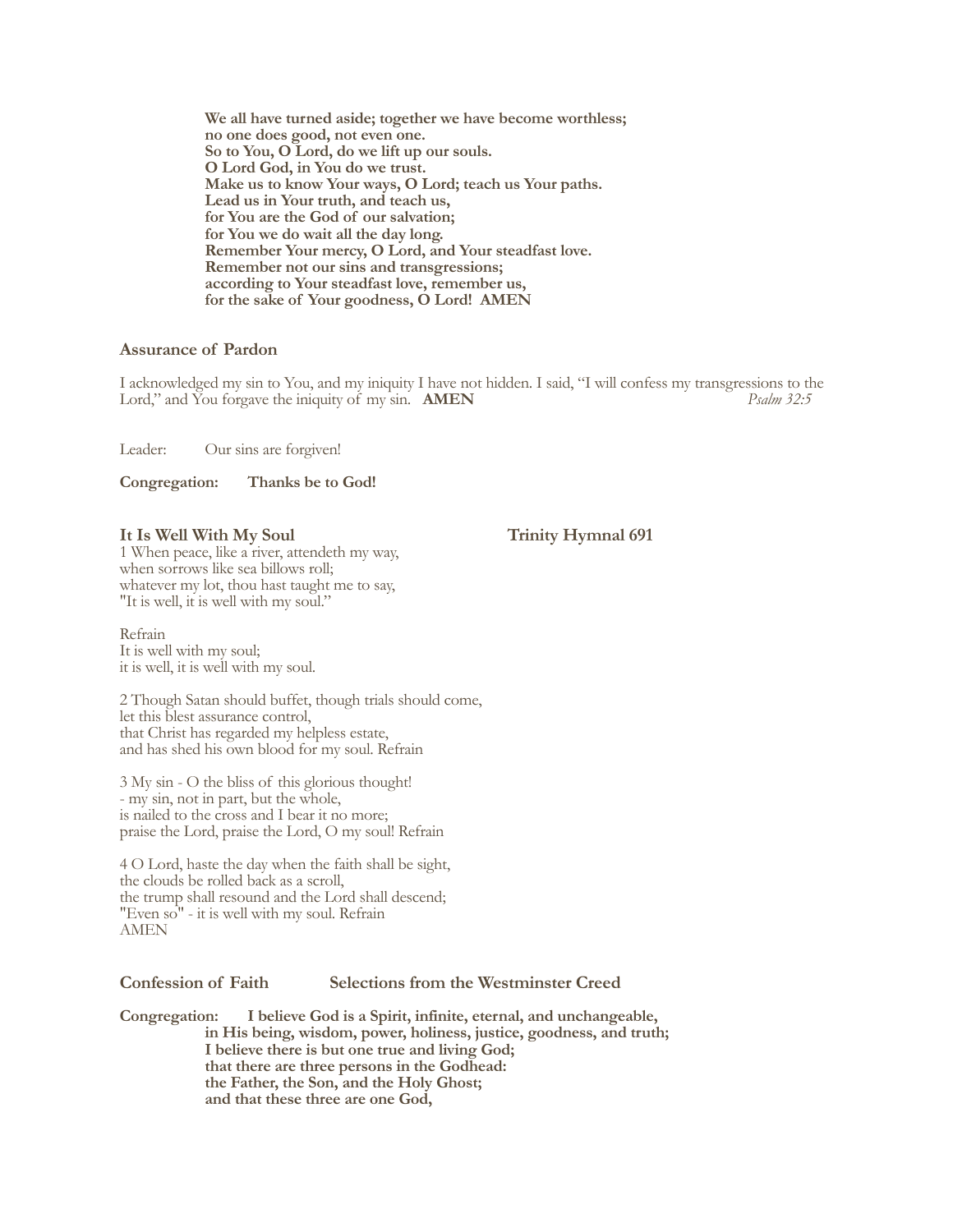**the same in substance, equal in power and glory; I believe God has foreordained whatever comes to pass; that God made all things of nothing, by the word of His power, in the space of six days, and all very good; and that God preserves and governs all His creatures and all their actions. AMEN**

### **Intercessory Prayer**

For there is one God and one Mediator between God and men, the Man Christ Jesus, who gave Himself a ransom for all, to be testified in due time... I desire therefore that the men pray everywhere, lifting up holy hands, without wrath and doubting. **AMEN** *1 Timothy 2:5-6, 8*

**Leader Prays**

| Congregation: | Our Father in heaven,<br>Hallowed be Your name.<br>Your kingdom come.<br>Your will be done on earth as it is in heaven.<br>Give us this day our daily bread.<br>And forgive us our debts,<br>As we forgive our debtors.<br>And do not lead us into temptation,<br>But deliver us from the evil one.<br>For Yours is the kingdom and the power and the glory forever. |
|---------------|----------------------------------------------------------------------------------------------------------------------------------------------------------------------------------------------------------------------------------------------------------------------------------------------------------------------------------------------------------------------|
|               |                                                                                                                                                                                                                                                                                                                                                                      |

**Tithes and Offerings Doxology**

# **God Consecrates Us with His Word**

# **God Consecrates Us with His Word**

The Reading of the Scriptures Matthew 21:33-46

Leader: The word of the Lord.

**Congregation: Thanks be to God!**

**The Sermon Dave Shaw "The Gospel of the New Israel"**

Shout, for the Blessed Jesus Reigns Trinity Hymnal 369 1 Shout, for the blessed Jesus reigns;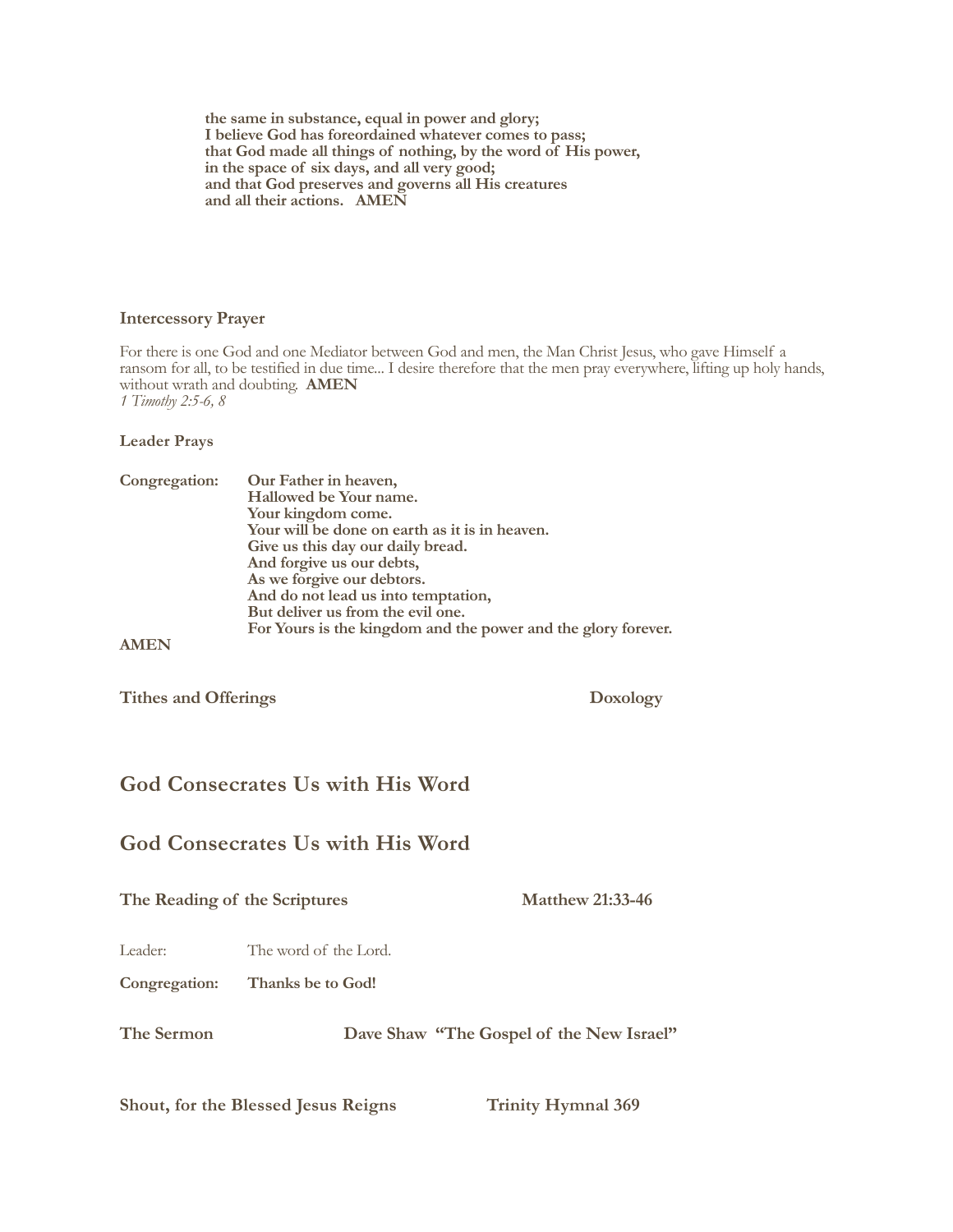1 Shout, for the blessed Jesus reigns; through distant lands his triumphs spread; and sinners, freed from endless pains, own him their Savior and their Head.

2 He calls his chosen from afar, they all at Zion's gates arrive; those who were dead in sin before by sovereign grace are made alive.

3 Gentiles and Jews his laws obey; nations remote their off'rings bring, and unconstrained their homage pay to their exalted God and King.

4 O may his holy church increase, his Word and Spirit still prevail, while angels celebrate his praise, and saints his growing glories hail.

5 Loud hallelujahs to the Lamb, from all below, and all above! In lofty songs exalt his name, in songs as lasting as his love. **AMEN**

# **God Communes With Us**

# **God Communes With Us**

Elder: God is good!

**Congregation: All the time!**

Elder: Let us give thanks to the Lord our God. Let us pray.

**Congregation: We do not presume to come to this Your table, O merciful Lord, trusting in our own righteousness, but in Your manifold and great mercies. We are not worthy so much as to gather the crumbs under Your table. But You are the same Lord; You ever love to show mercy. Grant us therefore, gracious Lord, So to eat the flesh of Your dear Son Jesus Christ, and to drink His cup, that our sinful bodies may be made clean by His body, and our souls washed through His most precious blood, and that we may evermore dwell in Him, and He in us. AMEN**

**The Sacrament of the Lord's Supper**